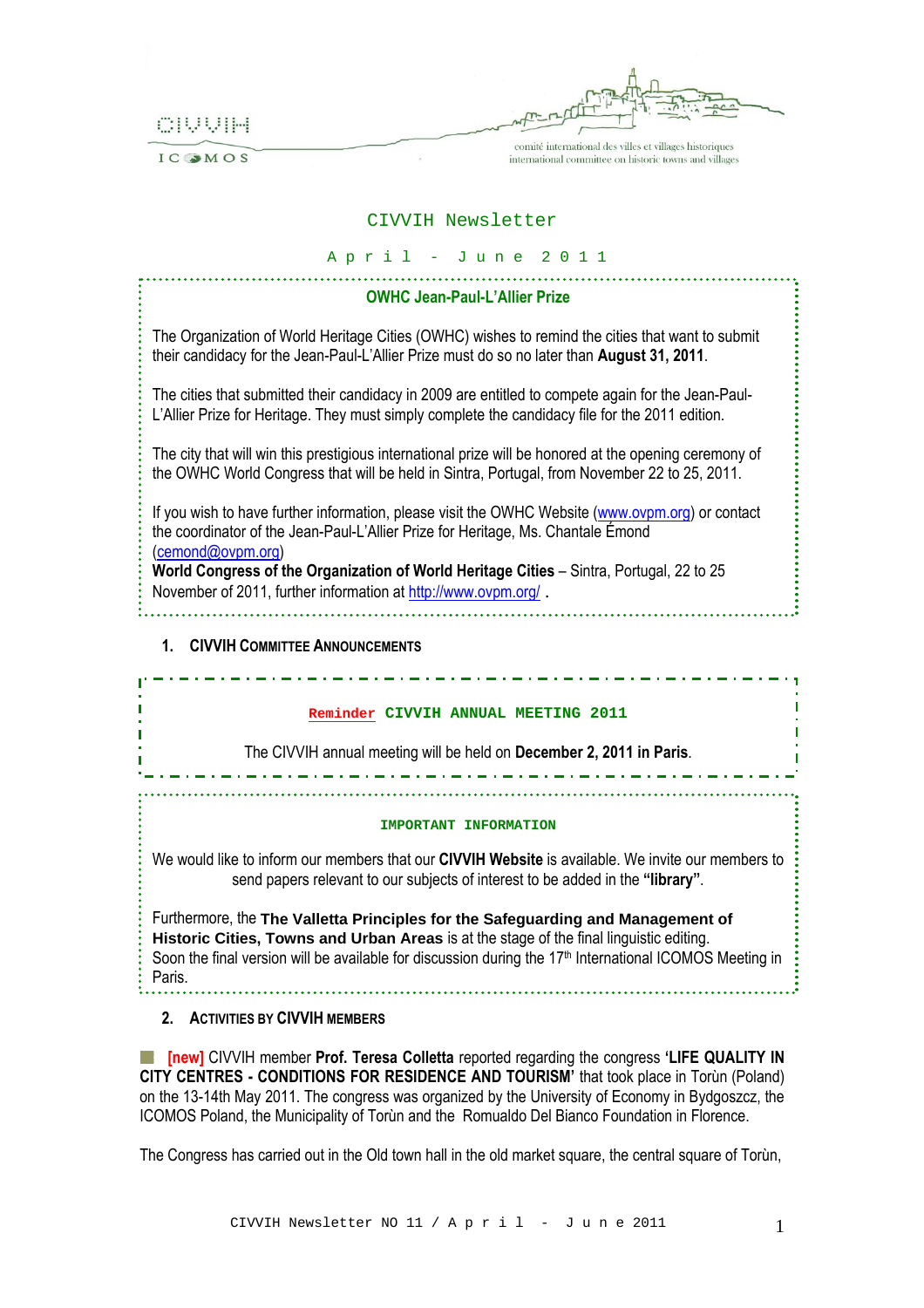with the First Presentation of the President of Steering Committee of the Conference: Prof. Romana Przybyszewska Gudelis (University of Economy in Bydgoszcz) entitled: *"City as a place of life and visit - contemporary requirements".*



#### **The opening session has had the interventions of:**

Prof. Krzysztof Sikora – The Chancellor of University of Economy in Bydgoszcz

Dr. Michał Zaleski – The President of Torun City

Dr. Paolo Del Bianco - The President of Romualdo Del Bianco Foundation in Florence*:* with a Communication about "Life Beyond Tourism Non Profit Portal".

# **The Congress was organized in three Thematic Sessions:**

Session 1. LIFE ENVIRONMENT IN REVITALIZED CITIES

Session 2. CREATING CONDITIONS FOR EFFECTIVE TOURISM IN THE HISTORICAL CITY **CENTERS** 

Session 3. RELATIONSHIP BETWEEN URBAN, ARCHITECTURAL AND CONSERVATION **DETERMINANTS** 

Every Session has had a plenary part with 5 Communications and a second part with the other communications.

Major interest has been carried out in the third Session coordinated by prof. arch**. Danuta Kłosek-Kozłowska** – Faculty of Architecture Warsaw University of Technology – Poland,President of the Commission for The Protection of the Town's Heritage - ICOMOS Poland, Member of the Board of The CIVVIH, who presented the paper entitled: '**Touristic Kraków - UNESCO World Heritage. The sleeping potential of the historic values of city space'.**

Prof. Teresa Colletta participated also with a presentation entitled **'The relevant archeological discoveries into the historical ancient cities: factor of tourist attraction in Mediterranean area'.** 

The conclusions of this Session in the last day of the congress made by Prof. **Danuta Kłosek-Kozłowska** are the following:

*«Tourism and mass culture, althought are now one of the major branches of economy does not make full use of the unique and authentic structure of the city. Actively concentrated in the heavy-built -up old towns while other atractive and valuable parts are neglected. The exeptional values of the city landscape very often are not videly known. These means that the city's unique spatial qualities should be also identified on a larger scale – within the sourrounding zone, panorama views and landscape . This process has be very carefully planned and protected within the process of urban design (Danuta Kłosek-Kozłowska - Poland).* 

*One of papers was especialy concentrated on the identity of city landscape - its panoramas and some of methodological problems of Warsaw landscape's changes (Wojciech Oleński – Poland). The conclussion is, that the proper identification of spatial structure and identity of landscape is nowaday the crucial for the formulation the condition of the city development and for finding the proper methodology including new technics. The paper shows, that it was partially successful in Warsaw because has stopped the negative urban development process in city centre.* 

*The role of contemporary conditions and directions in reurbanisation of historic structures of the towns was also underlined in the subject: Theme Park or living space (Łukasz Pancewicz – Poland). This involvement has be preciousely planned and balance between development of tourist activities and safeguarding the quality of life. Finally the quality of life is supporting competitiveness and retention of a highly qualified modern economy.*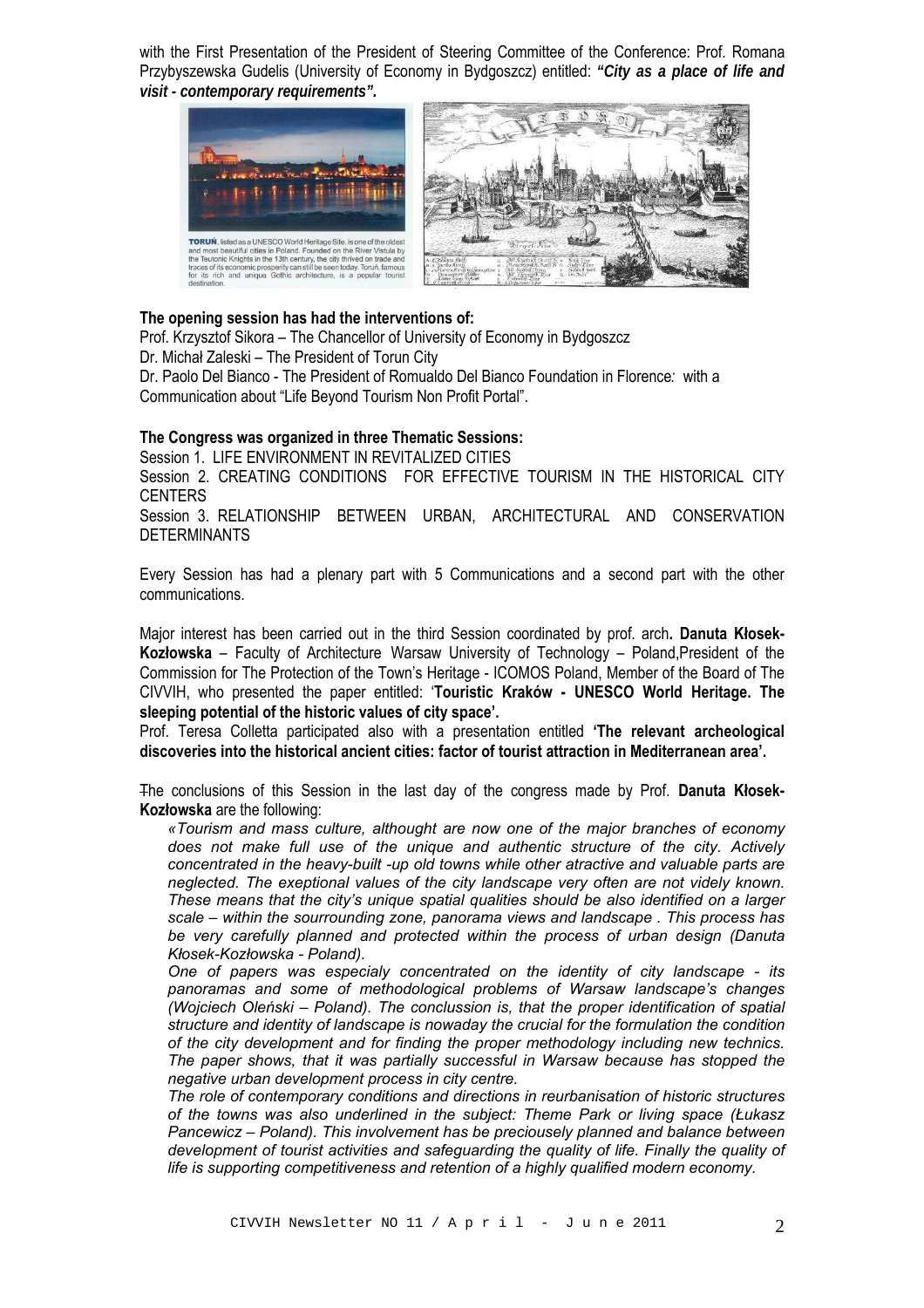*The example of Cork Action Plan (prof. William Brady, John O'Donneil – Ireland) envisaged integrated management. While initialy successful the Action Plan implementation Faltered because large projecte are more attractive than small, difficult management ones. This is true in Cork, Istambul (Prof. Firidin Ozgur Ebru, prof. Sayin Tolga) and also in Turkish small towns (prof. Derya Altunbas) or in Russian small towns (prof. Andriej Ivanow). Reflecting on this, one concludes persistence is a need to continue talking.* 

*Prof. Andrej Ivanow - Russia also propose to the conference conclussions such sentence: The Conference is warried about a dangerous situation with presentation of the historic wooden architecture in the city of Tomsk because of recent destructions in a large scale and ask the authorities of the Tomsk Region and the city of Tomsk to pay an urgent attention to this problem – the loss of unique and valuable city structure.* 

*Some of parers was show the examplary research findings pertaining to the past of towns: the place of archeological and historical studies and discoveries in the tourist offer and attraction in Region (prof. Teresa Colletta – Naples, Italy, Izabella i Maurycy Kustra – Poznan, Poland). The history should be also the basis for popularisation of the tourist offer. Papers shed light on the tourist potential of towns, possitive aspects of tourist revival and its beneficial role in the future development of the towns and Regions».* 

 It is really significant that the ACTA of all the intervention of this congress will be published in this year by the University of Bydgoszcz. The scientific visit of the World heritage town of Torùn has been illustrated by the Poland colleagues.

Additional info can be found on the website: [www.flo-tor.byd.pl](http://www.flo-tor.byd.pl/) as well the CIVVIH Newsletter: Issue of February 2011.

**[new]** CIVVIH Acting President **Prof. Sofia Avgerinou Kolonias**, participated with two presentations entitled: '**Conservation and planning principles for historic cities and urban areas**', in the International Conference **"Urban Heritage, Cultural Diversity and Sustainable Development"**  that took place in **the Romanian city of Oradea** from **9th to 11th June,** organized by the Municipality of Oradea, ICOMOS-Romania, Order of Architects of Romania-Bihor, Association for European Cooperation Synton. In order to exchange ideas, approaches and experiences about the preservation and enhancement of multicultural heritage, the conference proposed the establishment of a network for cultural dialogue among cities that shared a common past and an unprecedented urban development in the decennia around 1900 - a built heritage which is, for almost a century already, in the custody of a different cultural group than the one who created it.

The conference plenary sessions and debates focused on ideas, approaches, concepts and criteria related mainly to the understanding, recognition, protection and management of the built heritage of Oradea, although examples of elsewhere are necessary for illustration of best practices and comparison.

The following three session themes were developed:

# **T1 – Challenges of heritage identification and recognition in multicultural urban contexts**

#### **T2 –Protection and management of urban heritage**

**T3 – Architecture and urbanism around 1900 along the borders of Central and Eastern Europe: Regional Case Studies** 

The meeting was attended by **Ray Bondin**, Malta UNESCO Ambassador, ex CIVVIH President., the Coordinator World Heritage Cities Programme of UNESCO Ron van Oers, the Professor of the Ferrara School of Architecture and UNESCO expert Daniele Pini, as well as by other distinguished scientists and representatives of the cities form the region.

An international Expert Meeting also took place on Saturday 11<sup>th</sup> June on the subject of: **The Heritage Values of Oradea** where **Ray Bondin** presented his communication entitled**: 'The World Heritage Convention, the World Heritage List and the Tentative Lists; the nomination process'**.

Sofia Avgerinou-Kolonias also participated with her paper on '**Conditions and criteria for inscription on the World Heritage List, the establishing of OUV, and ICOMOS' evaluation process'**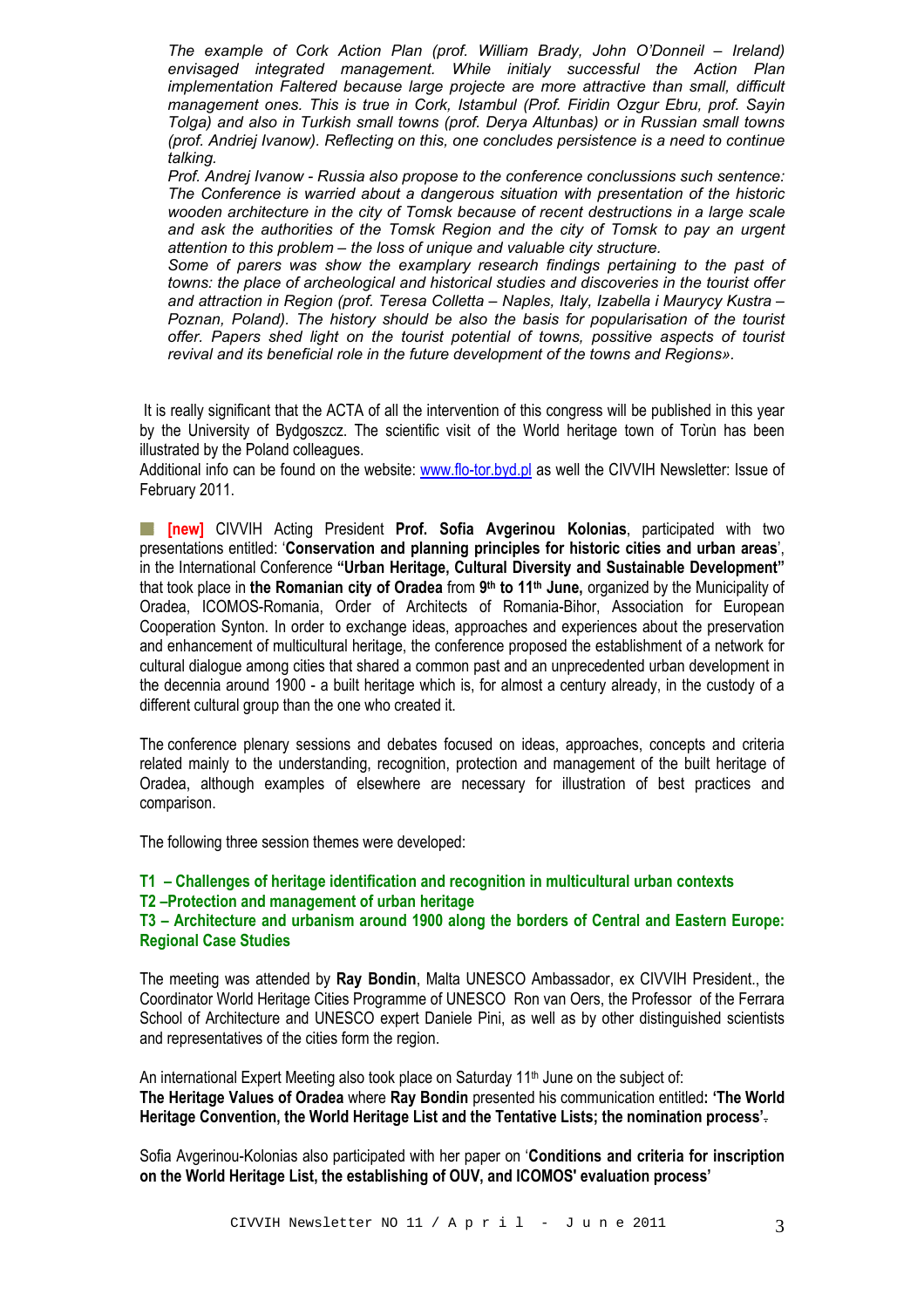#### **Sergiu Nistor**, President of Romanian ICOMOS, reported the following:

*«The purpose of the Conference was to provide the professional basis for the preparation of an effective preservation program of the multicultural urban and architectural heritage of Oradea, Romania.* 

*The following ideas were emphasized:* 

- *Oradea built heritage is a extremely valuable asset of the community as it ranks high the city within the European culture and civilization, especially thru the achievements of the Sezession, Art Nouveau and Art Deco architecture.*
- *The built heritage of Oradea is well accompanied by a valuable intangible heritage.*
- *Oradea retains its traditional skyline and valuable urban pattern from the XVIIIth and XIXth century which had not been affected by XXth century wars, political, social or economic changes.*
- *There should be a precise and comprehensive "mapping" of the rights, duties, competences and responsibilities of the various heritage stakeholders.*
- *There is available an important methodological framework brought by the UNESCO conventions - including the WH Convention - and recommendations, including the Historic Urban Landscape (draft) Recommendation, which should be adapted to the local context and used. Existing networks of professional or administrative expertise in managing the cultural heritage of historic towns, i.e. the ICOMOS CIVVIH, should be regarded as a useful tool.*

*The participants agreed that nothing motivate better the community for the preservation and enhancement of its built heritage than a vision for a common future were their heritage plays an important role.* 

*The experts called for an urgent assessment of Oradea Historic Centre cultural values or even an assessment of the possible OUV of its urban features and architecture. Related to that assessment, a strategy and its objectives, targets and tools shall be established and implemented.»* 

More ample information on the Oradea Conference will be available readily on the ICOMOS-Romania website [www.icomos.ro](http://www.icomos.ro/)



**Documentation from the meeting** 



**If [new]** The electronic magazine **City & Time journal** (Vol. 5) was just published. Articles from our Committee's members are included (in PDF format). Also visit the website <http://www.ceci-br.org/novo/revista/>

## **The historic city, a reference model for urban sustainable development policies introduction**

1. Introduction to the special issue of City & Time, **Paulius Kulikauskas**

2. The local identity and design code as tool of urban conservation, a core component of sustainable urban development – the case of Fremantle, Western Australia, **Agnieshka Kiera**

3. The rules of historical towns for sustainable urban development, **Elvira Petroncelli**

4. Heritage conservation and the renaissance of the living in the inner city in Germany: Research results of the German Institute of Urban Affairs (Difu), **Claus-Peter Echter**

5. Urban conservation as a core component of sustainable urban development – Constance on lake Constance as a case in point, **Ilse Friedrich**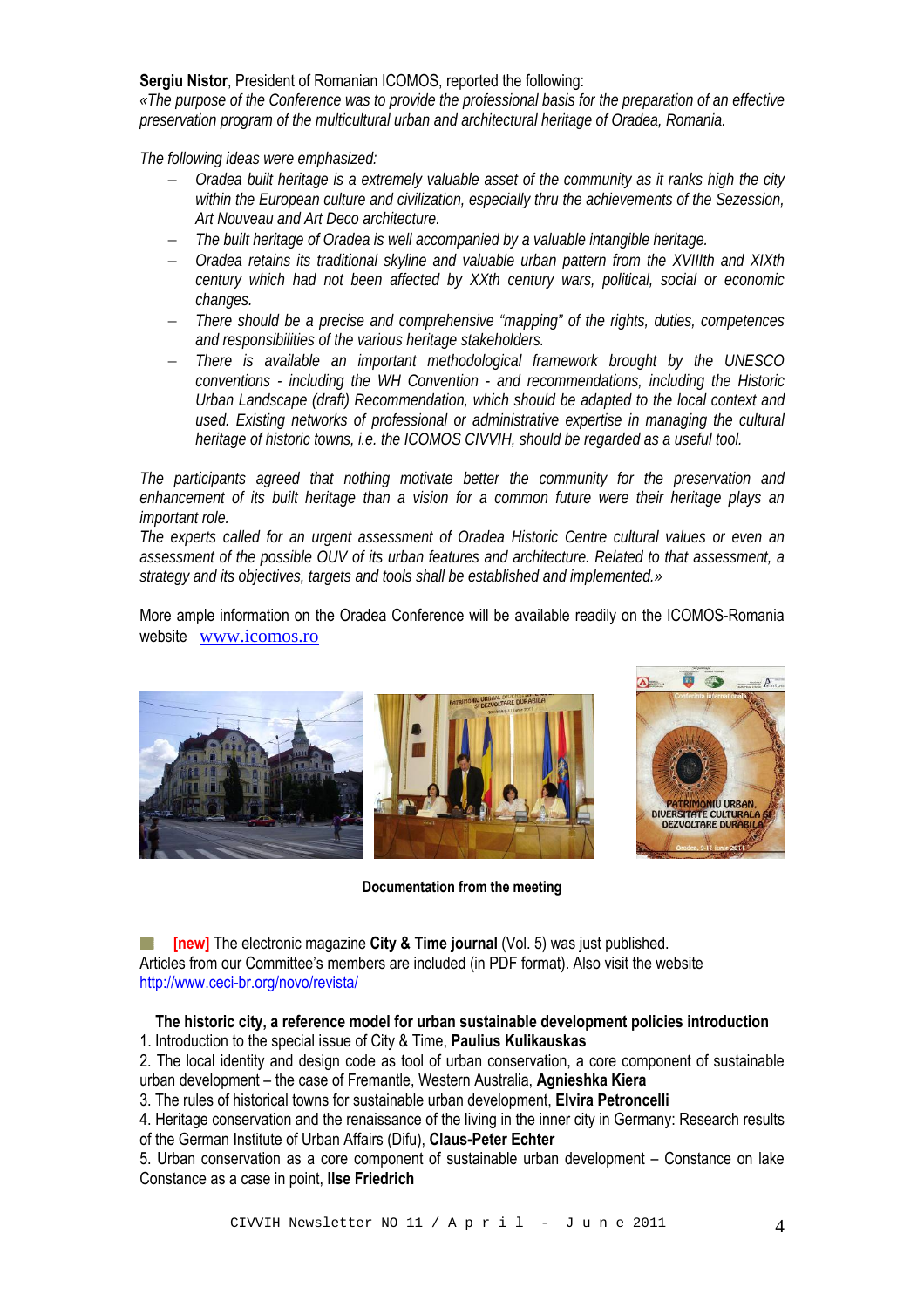6. Timisoara: The historic city as a starting point for post-communist sustainable urban development, **Daniel Tirrell & Diana Belci**

7. Regeneration of historic Cairo & the sustainable development process, **Saleh Lamei**

8. Restauro, monumenti e città, **Renata Campello Cabral**

## **3. GENERAL ANNOUNCEMENTS**

## **[inew] UIA YOUNG ARCHITECTS INTERNATIONAL AWARD STOPS: URBAN INTERSECTION AREAS IN 2023**

The Chamber of Architects of Turkey and its Antalya regional branch launch an international award programme that aims to reveal ideas on urban intersection areas: stops. They will serve as the basis for discussions during the international young architects meeting, planned in Antalya, in October 2011. Urban stops, locations for crossings, form an intersection between the city and the city folk. Participants are invited to design a stop area as a socialising location that plays a strong role in the dynamics of the city of their choice. The award has been approved by the International Union of Architects.

**PARTICIPATION** Architects born after 1972 and who are members of the professional organisation in their country are invited to participate. There is no registration fee. Registration takes place online at the time of transmitting entries. The award languages are Turkish and English.

**JURY** The international jury is composed of the following architects: Andrei Kaftanov (Russia), Tomaz Kancler (Slovenia), Okan Kologlu (Turkey), Josef Saller (Austria), Ertug Uçar Aysun (Turkey). Kemal Reha Kavas (Turkey) and Taymour Senbel (Egypt) will sit as deputy jurors.

**PRIZES** A total amount of 6.500 euros will be awarded. 1st prize 2.500 euros, 2nd prize 1.500 euros, 3rd prize 1.000 euros. Prize awarded by the participants in the international young architects meeting 1.500 euros.

## **SCHEDULE**

• Deadline for registration and transmission of entries: **12 August 2011**

• Jury meeting: **27 August 2011**

• Exhibition of entries and awards ceremony: 29 October 2011 **Contact & information:** MIMARLAR ODASI ANTALYA SUBESI Tel. + 90 242 237 86 92 / Fax. + 90 242 237 58 20 [gencmimarlar@antmimod.org.tr](mailto:gencmimarlar@antmimod.org.tr) / www.youngarchitectsmeeting.com

## **[i] [new] Composition of the jury of the International Video Production Competition** *My City, Our World Heritage*

The Organization of World Heritage Cities (OWHC) is proud to announce the composition of the jury of the International Video Production Competition *My City, Our World Heritage.* The members are:

- **Vesna Vujicic-Lugassy**, Program Specialist, UNESCO World Heritage Centre/Communication, Education and Partnership Section,
- **Geoff Steven**, Director of the *Our place The World Heritage Collection* project, International Photographer as well as Film and TV Director,
- **Denis Ricard**, Secretary General of the OWHC.

This jury will choose the two young winners of the competition, one for the 18-21 age group and one for the 14-17 age group. The members will evaluate the works according to three criteria: (1) quality of the production, (2) how the content was handled, (3) originality and creativity.

#### The participating cities

Only the young people that live in a World Heritage City registered in the competition may participate. Ten cities are presently registered: Aranjuez (Spain), Cordoba (Spain), Granada (Spain), Kutná Hora (Czech Republic), Olinda (Brazil), Puebla (Mexico), Québec (Canada), Segovia (Spain), Tallinn (Estonia) and Vienna (Austria).

### **Attractive international prizes**

#### **For the 18-21 years old**

The city from which the international prize-winner comes will be honored during the opening ceremony of the OWHC World Congress. The young prize-winner will be a guest of honor at the Congress, which